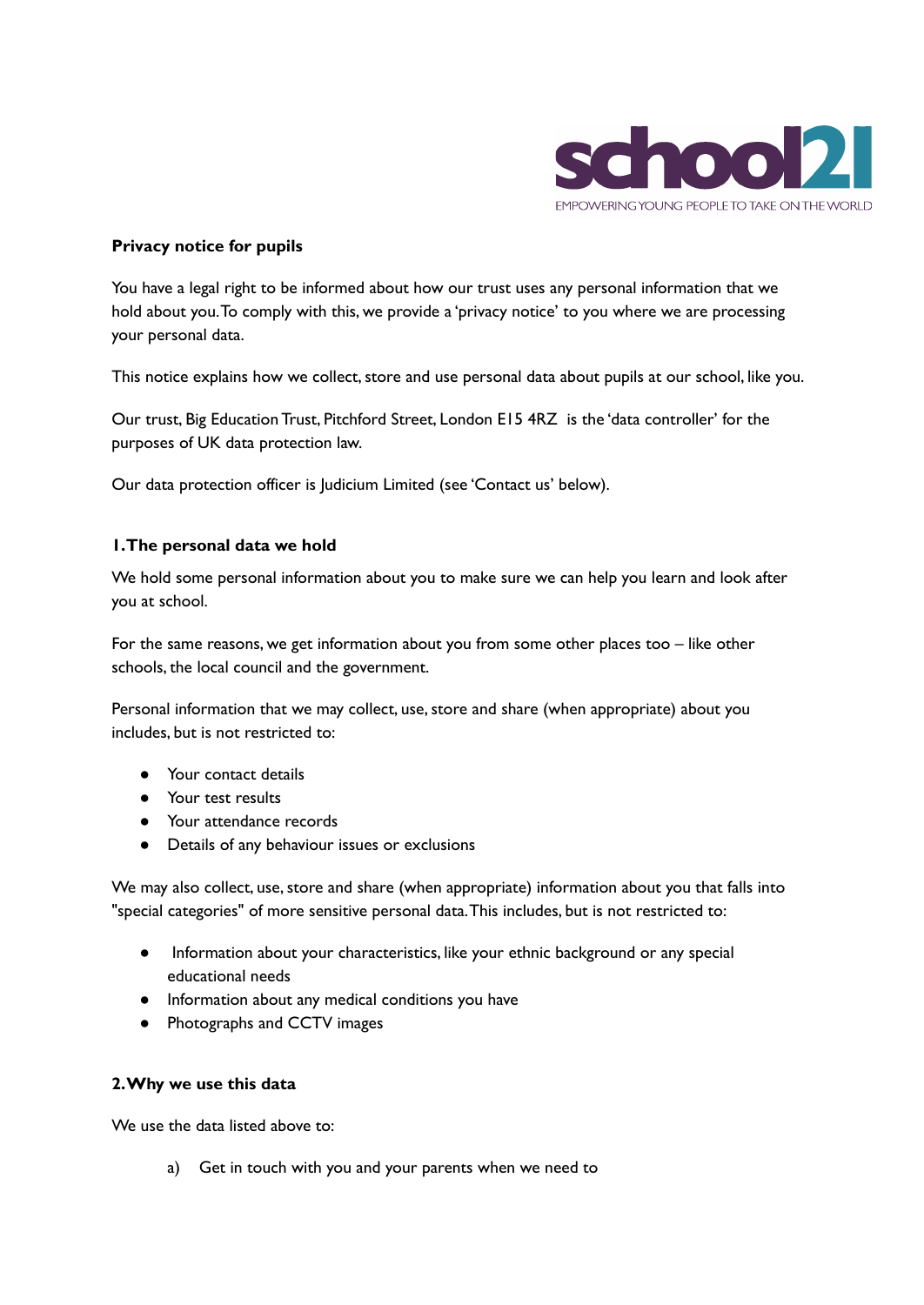- b) Check how you're doing in exams and work out whether you or your teachers need any extra help
- c) Track how well the school as a whole is performing
- d) Look after your wellbeing

# **2.1 Use of your personal data for marketing purposes**

Where you have given us consent to do so, we may send you messages by email or text promoting school events, campaigns, charitable causes or services that you might be interested in.

You can take back this consent or'opt out' of receiving these emails and/or texts at any time by clicking on the 'Unsubscribe' link at the bottom of any such communication, or by contacting us (see 'Contact us' below).

# **2.2 Use of your personal data in automated decision making and profiling**

We don't currently put your personal information through any automated decision making or profiling process.This means we don't make decisions about you using only computers without any human involvement.

If this changes in the future, we will update this notice in order to explain the processing to you, including your right to object to it.

# **3. Our lawful basis for using this data**

We will only collect and use your information when the law allows us to.We need to establish a 'lawful basis' to do this.

Our lawful bases for processing your personal information for the reasons listed in section 3 above are:

For the purposes of protecting pupil welfare, in accordance with the 'public task' basis – we need to process data to fulfil our statutory function as a school

For the purposes of assessing the quality of our services, administrating admission lists and comply with law regarding data sharing, in accordance with the 'legal obligation' basis – we need to process data to meet our responsibilities under law

For the purposes of carrying out research, in accordance with the 'consent' basis – we will obtain consent from you to use your child's personal data

For the purposes of protecting pupil welfare and provide appropriate pastoral care, in accordance with the 'vital interests' basis – we will use this personal data in a life-or-death situation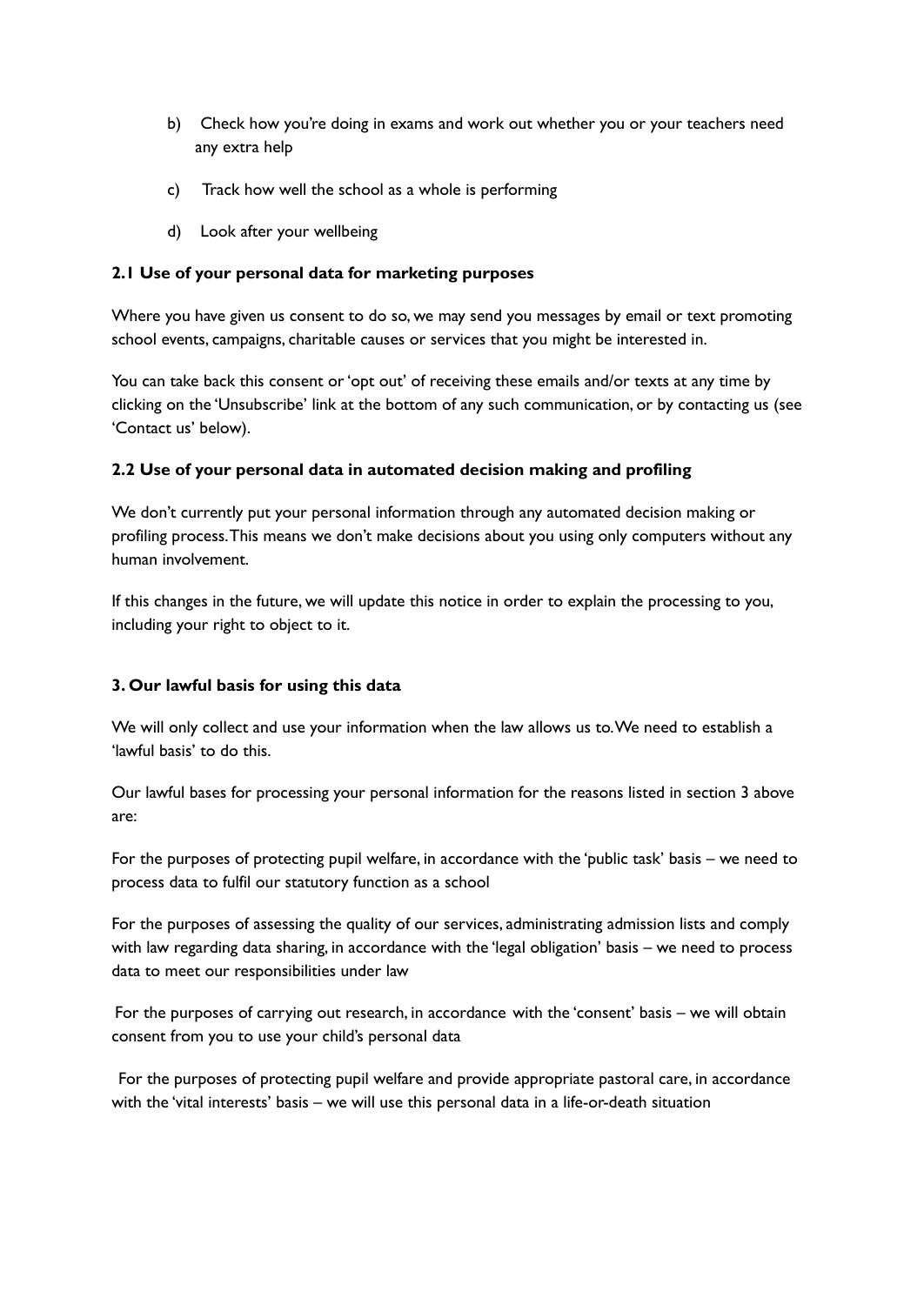For the purposes of supporting pupil learning and monitor and report on pupil progress , in accordance with the 'contract' basis – we need to process personal data to fulfil a contract with your child or to help them enter into a contract with us

For the purposes of assessing the quality of our services, in accordance with the 'legitimate interests' basis – where there's a minimal privacy impact and we have a compelling reason.

Where you have provided us with consent to use your child's data, you may withdraw this consent at any time.We will make this clear when requesting your consent, and explain how you would go about withdrawing consent if you wish to do so.

Where you've provided us with consent to use your information, you may take back this consent at any time.We'll make this clear when requesting your consent, and explain how you'd go about withdrawing consent if you want to.

### **3.1 Our basis for using special category data**

For'special category' data (more sensitive personal information), we only collect and use it when we have both a lawful basis, as set out above, and one of the following conditions for processing as set out in UK data protection law:

- We have obtained your explicit consent to use your information in a certain way
- We need to use your information under employment, social security or social protection law
- We need to protect an individual's vital interests (i.e. protect your life or someone else's life), in situations where you're physically or legally incapable of giving consent
- The information has already been made obviously public by you
- We need to use it to make or defend against legal claims
- We need to use it for reasons of substantial public interest as defined in legislation
- We need to use it for health or social care purposes, and it's used by, or under the direction of, a professional obliged to confidentiality under law
- We need to use it for public health reasons, and it's used by, or under the direction of, a professional obliged to confidentiality under law
- We need to use it for archiving purposes, scientific or historical research purposes, or for statistical purposes, and the use is in the public interest

For criminal offence data, we will only collect and use it when we have both a lawful basis, as set out above, and a condition for processing as set out in UK data protection law. Conditions include:

- We have obtained your consent to use it in a specific way
- We need to protect an individual's vital interests (i.e. protect your life or someone else's life), in situations where you're physically or legally incapable of giving consent
- The data concerned has already been made obviously public by you
- We need to use it as part of legal proceedings, to obtain legal advice, or to make or defend against legal claims
- We need to use it for reasons of substantial public interest as defined in legislation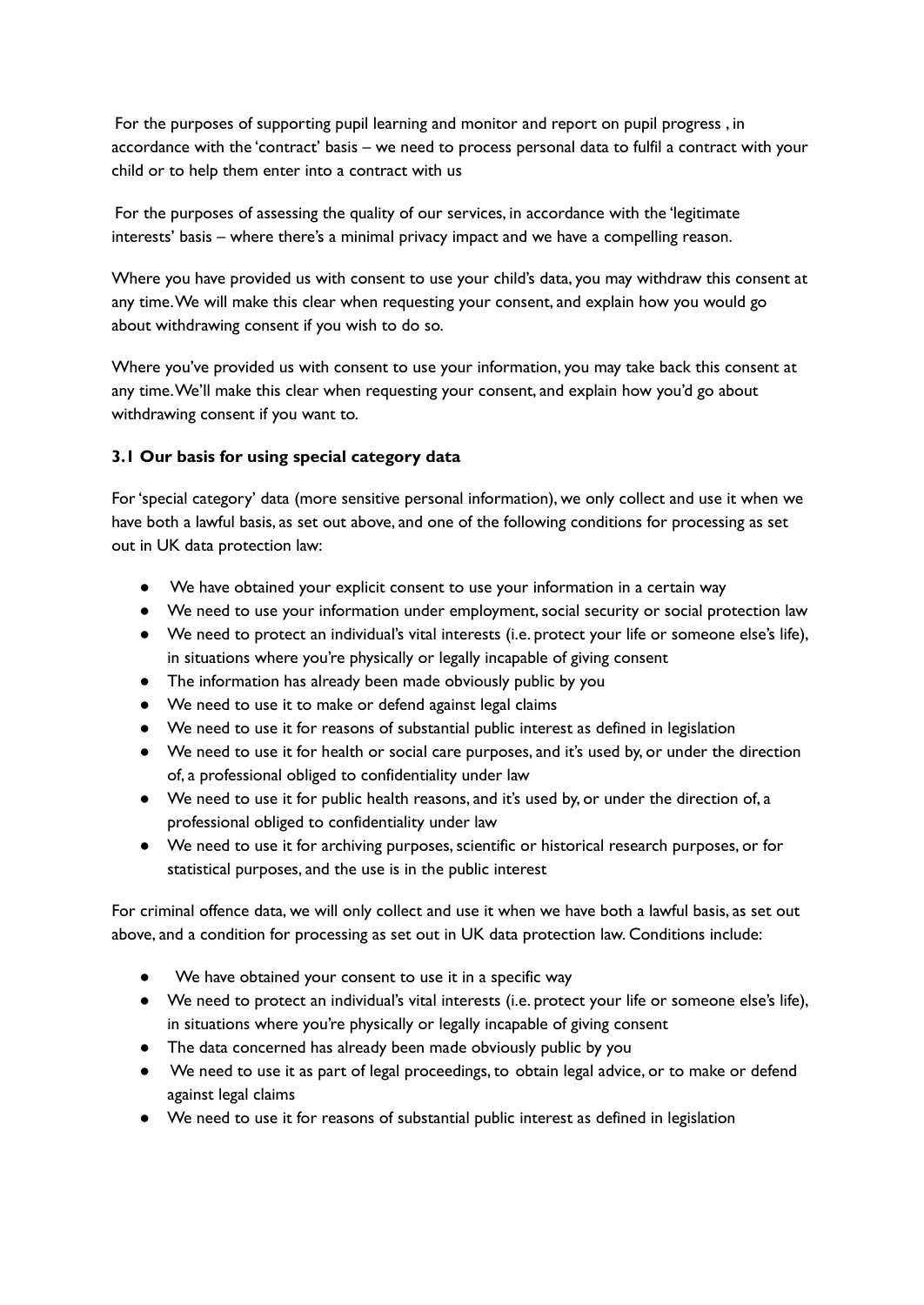# **4. Collecting this data**

While most of the information we collect about you is mandatory, there is some information that can be provided voluntarily.

Whenever we want to collect information from you, we make it clear if you have to give us this information (and if so, what the possible consequences are of not doing that), or if you have a choice.

Most of the data we hold about you will come from you, but we may also hold data about you from:

- Local councils
- Government departments or agencies
- Police forces, courts, tribunals

### **5. How we store this data**

We keep personal information about you while you're attending our school. We may also keep it beyond your attendance at our school if this is necessary. Our Data Retention Policy sets out how long we keep information about pupils.

You can request a copy of the Data Retention Policy by emailing info@school21.org.uk

We have security measures in place to prevent your personal information from being accidentally lost, used or accessed in an unauthorised way, altered or disclosed.

We'll dispose of your personal data securely when we no longer need it.

### **6.Who we share data with**

We don't share information about you with any third party without your consent unless the law and our policies allow us to do so.

Where it's legally required, or necessary (and it complies with UK data protection law), we may share personal information about you with:

- Our local authority, London Borough of Newham to meet our legal obligations to share certain information with it, such as safeguarding concerns and information about exclusions
- Government departments or agencies
- Our youth support services provider
- Our regulator, Ofsted
- Suppliers and service providers
- Financial organisations
- **Our auditors**
- Survey and research organisations
- **Health authorities**
- Security organisations
- Health and social welfare organisations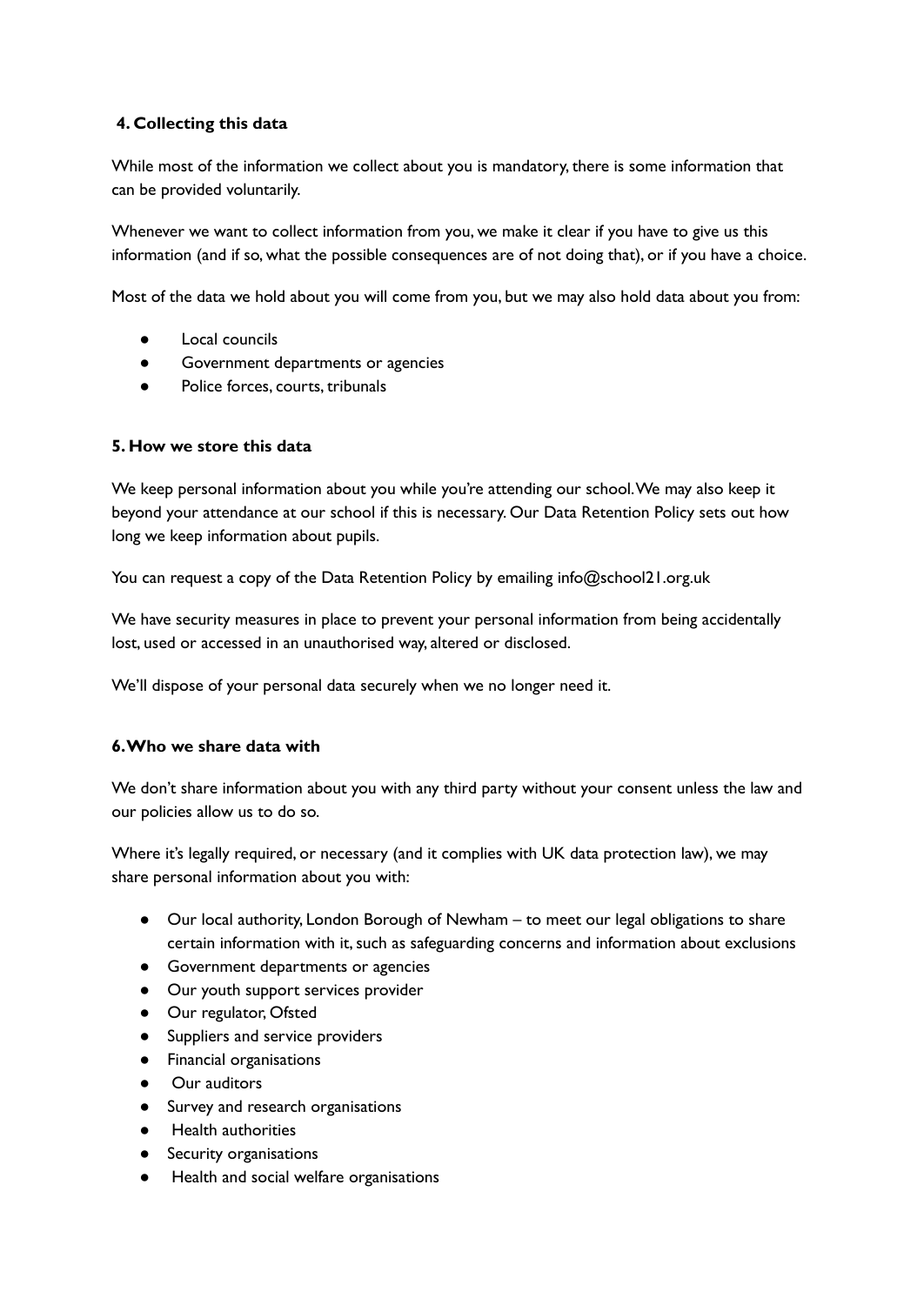- Professional advisers and consultants
- Charities and voluntary organisations
- Police forces, courts, tribunals

## **National Pupil Database**

We have to provide information about you to the Department for Education (a government department) as part of data collections such as the school census.

Some of this information is then stored in the National Pupil [Database](https://www.gov.uk/government/collections/national-pupil-database), which is managed by the Department for Education and provides evidence on how schools are performing.This, in turn, supports research.

The database is held electronically so it can easily be turned into statistics.The information it holds is collected securely from schools, local authorities, exam boards and others.

The Department for Education may share information from the database with other organisations, such as organisations that promote children's education or wellbeing in England.These organisations must agree to strict terms and conditions about how they will use your data.

You can find more information about this on the Department for Education's webpage on [how](https://www.gov.uk/data-protection-how-we-collect-and-share-research-data) it collects and shares [research](https://www.gov.uk/data-protection-how-we-collect-and-share-research-data) data.

You can also contact the [Department](https://www.gov.uk/contact-dfe) for Education if you have any questions about the database.

### **6.1Transferring data internationally**

Where we transfer your personal data to a third-party country or territory, we will do so in accordance with UK data protection law.

In cases where we have to set up safeguarding arrangements to complete this transfer, you can get a copy of these arrangements by contacting us.

### **7.Your rights**

### **7.1 How to access personal information that we hold about you**

You have a right to make a 'subject access request' to gain access to personal information that we hold about you.

If you make a subject access request, and if we do hold information about you, we will (unless there's a really good reason why we shouldn't):

- Give you a description of it
- Tell you why we are holding and using it, and how long we will keep it for
- Explain where we got it from, if not from you
- Tell you who it has been, or will be,shared with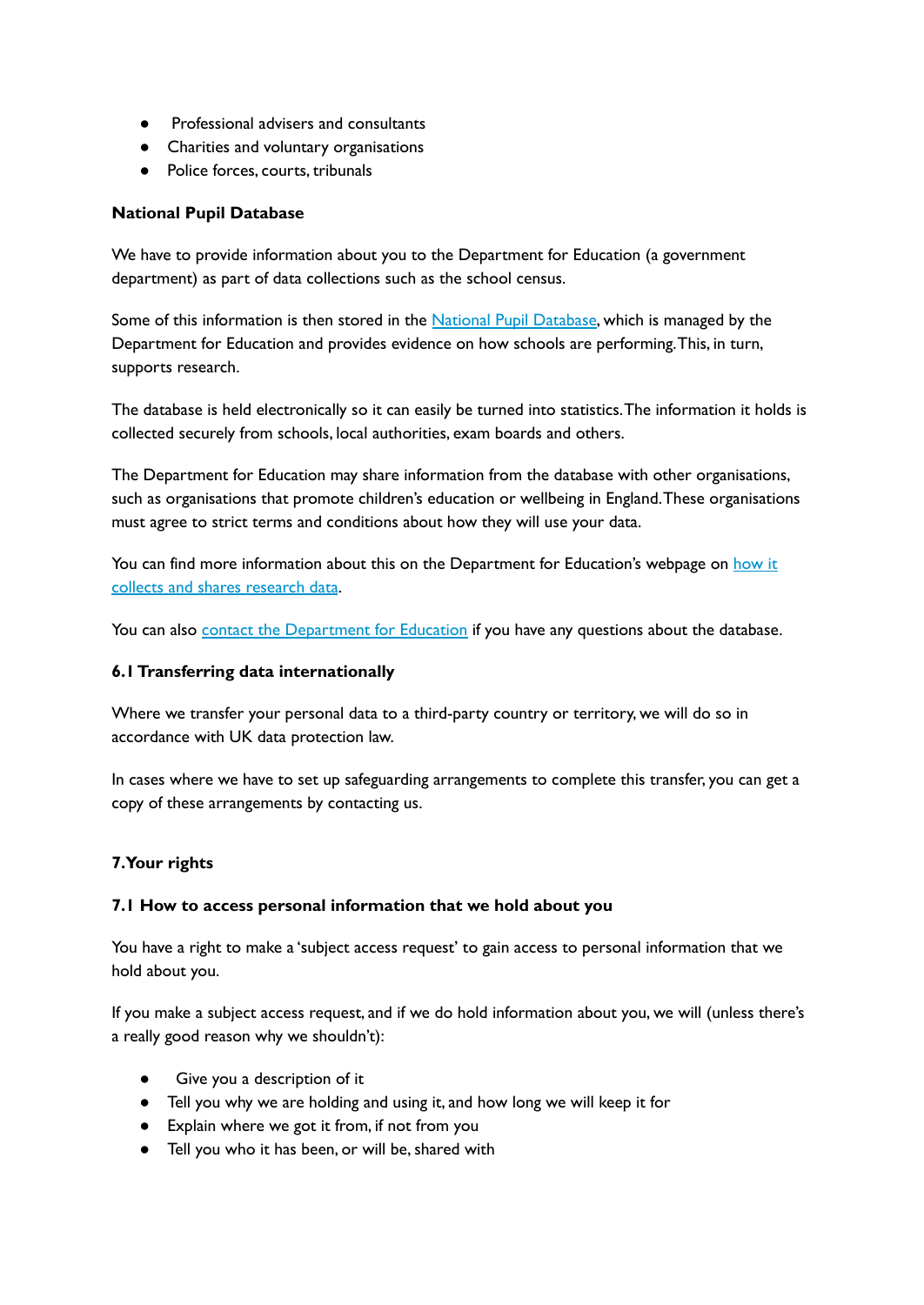- Let you know whether any automated decision-making is being applied to the data (decisions made by a computer or machine, rather than by a person), and any consequences of this
- Give you a copy of the information in an understandable form

You may also have the right for your personal information to be shared with another organisation in certain circumstances.

If you would like to make a request, please contact us (see 'Contact us' below).

### **7.2Your other rights regarding your data**

Under UK data protection law, you have certain rights regarding how your personal information is used and kept safe. For example, you have the right to:

- Say that you don't want your personal information to be used
- Stop it being used to send you marketing materials
- Say that you don't want it to be used for automated decisions (decisions made by a computer or machine, rather than by a person)
- In some cases, have it corrected if it's inaccurate
- In some cases, have it deleted or destroyed, or restrict its use
- Withdraw your consent, where you previously provided consent for your personal information to be collected, processed and transferred for a particular reason
- In some cases, be notified of a data breach
- Make a complaint to the Information Commissioner's Office
- Claim compensation if the data protection rules are broken and this harms you in some way

To exercise any of these rights, please contact us (see 'Contact us' below).

#### **8. Complaints**

We take any complaints about our collection and use of personal information very seriously.

If you think that our collection or use of personal information is unfair, misleading or inappropriate, or have any other concerns about our data processing, please let us know first.

Alternatively, you can make a complaint to the Information Commissioner's Office:

Report a concern online at <https://ico.org.uk/make-a-complaint/>

Call 0303 123 1113

Or write to: Information Commissioner's Office, Wycliffe House,Water Lane,Wilmslow, Cheshire, SK9 5AF

#### **9. Contact us**